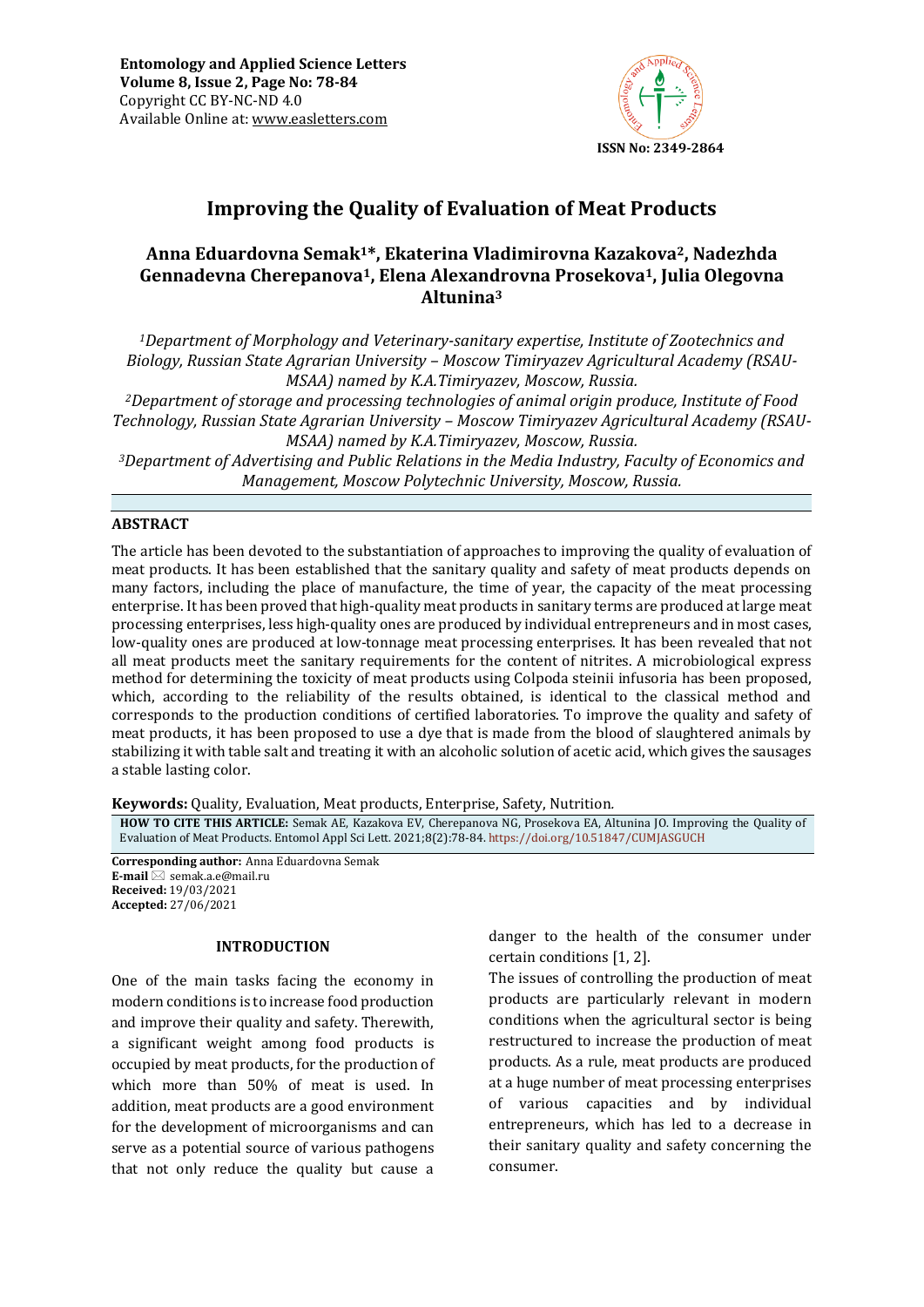This is especially true for meat products manufactured at low-tonnage meat processing enterprises and by individual entrepreneurs, where there is almost no state sanitary control. In addition, people who do not have professional training are often engaged in the production of meat products. Therefore, a lot of low-quality products are on sale, which can be a source of food poisoning and other diseases in people.

The study of issues related to the assessment of the quality of meat products found its reflection in the works of T. Bychkova [3], M. Zaslonovskii [4], A. Isabaev [5], Y. Motorin [6], R. Mukhambetaliev [7], S. Terebova [8] and others. Despite significant scientific research on this problem, an in-depth research is required on the production of high-quality and safe meat products for the consumer.

#### **MATERIALS AND METHODS**

The theoretical and methodological basis of the research was: abstract-logical method, methods of induction, deduction, analysis, synthesis, systematization – to substantiate approaches to assessing the quality of meat products. Meat, meat products, and sausages were used for the study, they were manufactured according to generally accepted and nitrite-free technologies [9-11].

Seven series of complex studies were also conducted: 614 samples of meat products (302 sausages and 312 smoked types of meat), 60 meat carcasses, 250 samples of auxiliary raw materials (table salt, starch, spices, intestinal shells), which are used in the production of meat products, were studied.

It is planned to systematize the features of assessing the quality of meat products in modern conditions, develop measures to coordinate activities between the main participants in this process, determine measures to improve the

quality of evaluating meat products in the course of the research.

#### **RESULTS AND DISCUSSION**

The conducted studies of sausages, smoked meats, which are sold in Moscow and the Moscow region, found that a significant number of them do not meet sanitary requirements and there is a source of food infections, toxicosis, and other food diseases.

Studies on the general bacterial contamination found that 55% of meat products, including 81% of sausages and 31% of smoked meats do not meet sanitary requirements; 27% are contaminated with Escherichia coli bacteria, including 38% of sausages and 15% of smoked meats; salmonella – 12%, including 19% of sausages and 6% of smoked meats. The contamination of smoked meats with microflora is 2-3 times less compared to sausages.

At the same time, the quality of meat products depends on the development of a regulatory framework in the field of quality of meat products, scientific research in the field of nutrition, promotion of the principles of healthy nutrition, manufacture of meat products with specified quality characteristics, the introduction of quality management systems for meat products, a unified information system for traceability, monitoring the quality of meat products taking into account the spectrum of hazards **(Figure 1)**.

We studied the possibility of bacterial contamination of meat products at all stages of their manufacture guided by the international requirements for the production of high-quality and safe meat products for the consumer, which would not have a degree of risk. Our studies established that the quality and safety of meat products mainly depend on the sanitary quality and safety of meat raw materials and auxiliary materials used in their manufacture.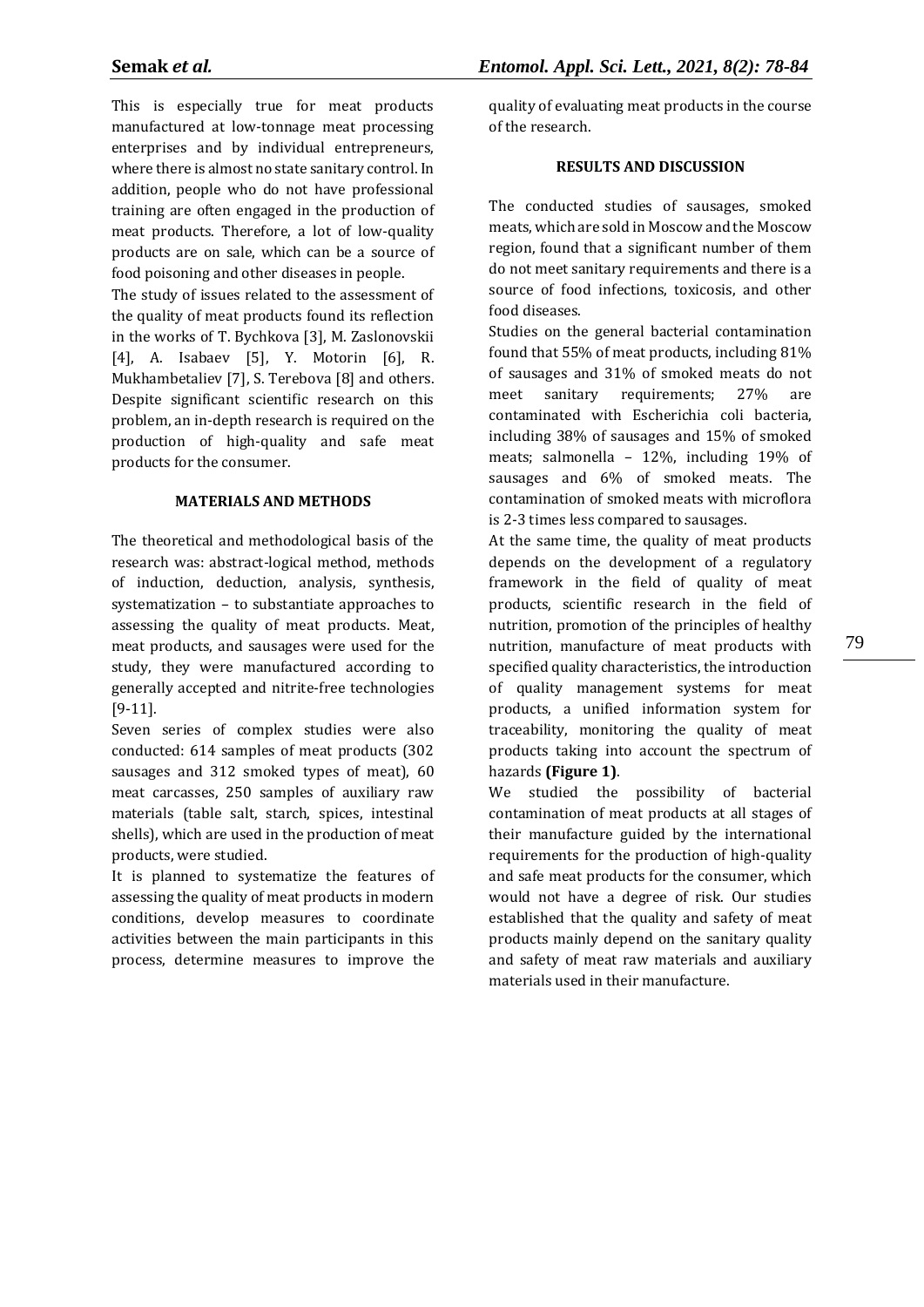

**Figure 1.** Mechanisms for stimulating the manufacturer to produce high-quality meat products

The main source of meat contamination in modern conditions is the violation of technological and sanitary requirements for preparing animals for slaughter. Serovars of various bacteria of the Escherichia coli group were isolated from meat obtained from animals that were slaughtered with a violation of preslaughter preparation. At the same time, the total bacterial contamination of beef was 20-25% higher than that of pork.

A certain source of contamination of minced meat with microflora in the meat processing is auxiliary raw materials: table salt, spices, starch, and intestinal membranes. At the same time, bacterial contamination of table salt, starch, spices, and intestinal membranes does not significantly affect the bacterial contamination of meat products. The fact that they are significantly contaminated with spore-forming microflora, which is heat-resistant and does not die during the thermal processing of meat products is of concern. This can lead to spoilage of the finished product and even represent a source of food infections.

A significant source of bacterial contamination of meat products in the process of their manufacture is the low sanitary condition of premises, equipment, inventory, and overalls of workers, which can be significantly contaminated with microflora, especially sporeforming. When studying the bacterial contamination of meat and minced meat in the meat processing, it was found that when they

come into contact with contaminated surfaces of equipment, inventory, and workers' hands, the bacterial contamination of the finished product increases by 7.2 times compared to the initial one at low-tonnage meat processing enterprises, and by 6.4 times at large enterprises.

When studying the content of nitrites in meat products that were sold in Moscow and the Moscow region, it was found that not all of them meet sanitary requirements and can be a source of food diseases. According to the content of nitrites, 47% of meat products, including 45% of sausages and 49% of smoked meats do not meet sanitary requirements.

The content of nitrites in meat products is significantly influenced by the object of production: the most high-quality (in terms of nitrite content) meat products are manufactured at large meat processing enterprises, significantly less high-quality meat products – by individual entrepreneurs and at low-tonnage meat processing enterprises.

Our research established that one of the reasons for the sale of substandard meat products is the imperfection of sanitary quality control of products in state laboratories, which is due to the complexity and duration of laboratory tests. Therefore, in modern conditions, following the current rules of pre-slaughter inspection of animals, all finished meat products are subject to veterinary and sanitary control – inspection and organoleptic evaluation, and if they are suspected of quality and safety  $$ laboratory testing.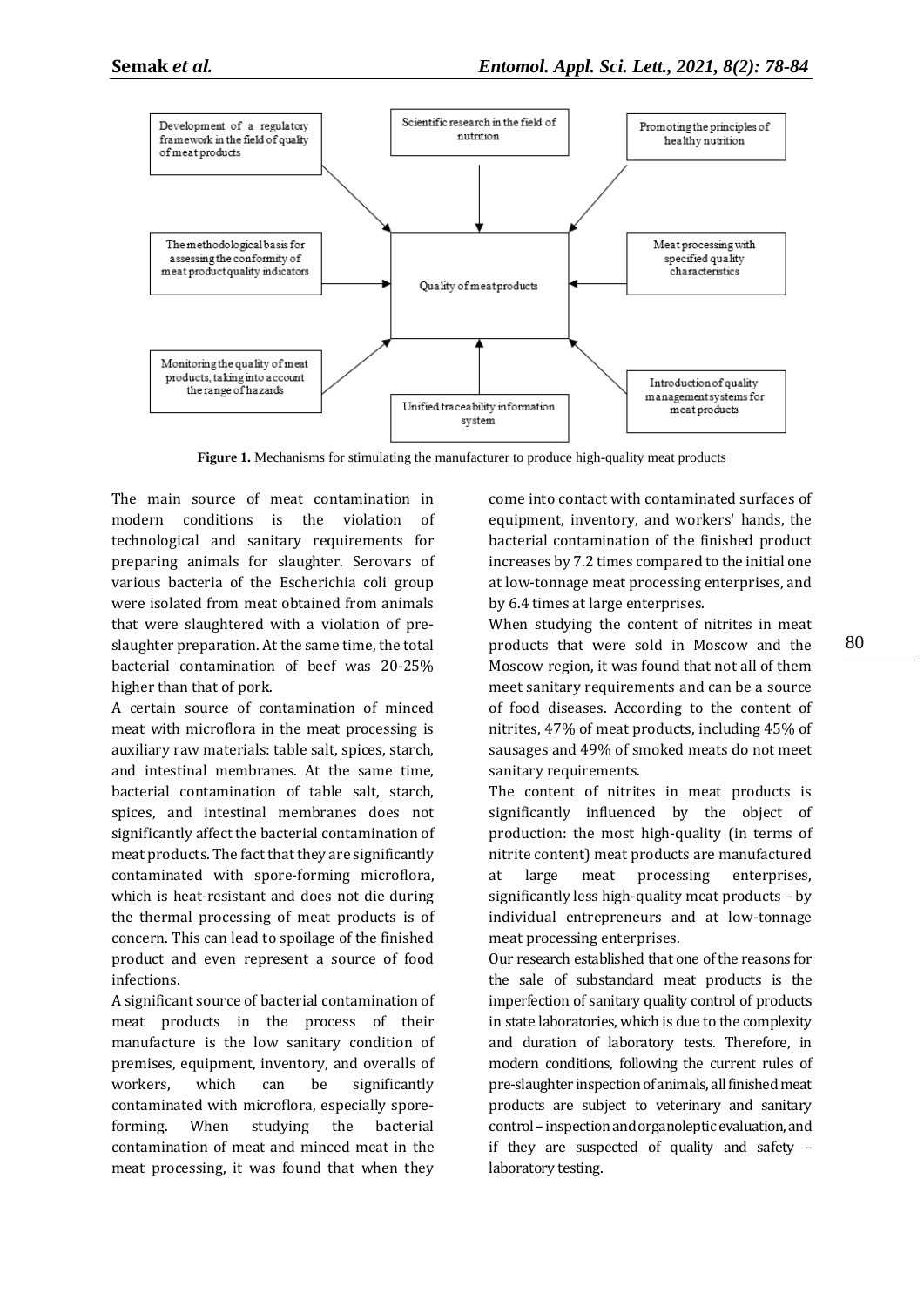However, control laboratory tests of meat products do not guarantee the daily sanitary quality of meat products. Therefore, we propose a microbiological express method for determining the toxicity of meat products (sausage, smoked meat), which can be used even in the conditions of a state laboratory in the markets. The developed microbiological express method is based on the method of determining the toxicity of grain.

When developing a microbiological express method, it was found that the constituent ingredients of chemical origin (table salt, sodium nitrite), which are necessarily part of meat products, in technological concentrations and possibly their contamination with sanitaryindicative microflora do not cause the death of Colpoda steinii infusoria. The proposed microbiological express method for determining the toxicity of meat products (sausage, smoked meat) using Colpoda steinii infusoria is easily performed in a sanitary examination laboratory of various equipment and makes it possible to determine the degree of toxicity within 10 minutes to 3 hours, and the reliability of the research results is identical to the classical method.

One of the ways to reduce the content of nitrites in the diet of the consumer of meat products is the introduction of a nitrite-free technology for the production, replacement of nitrites with another safe dye. To solve this problem, we developed a nitrite-free technology for manufacturing a safe dye for sausage products, which can be produced not only at meat processing enterprises but also in private farms.

## **Semak** *et al.**Entomol. Appl. Sci. Lett., 2021, 8(2): 78-84*

For the manufacture of dye, we suggest using blood that is obtained during the slaughter of farm animals. The blood is stabilized with table salt and treated with a 6% or 9% alcoholic solution of acetic acid (2.5% or 2% of its mass) following the method proposed by us. The proposed dye is a safe product that gives a stable color and allows abandoning the use of nitrites in sausage production. In this case, the introduction of nitrite-free technology into production will contribute to the production of sanitary-quality and safe sausage products.

Calculations also found that the economic effect of conducting one study to determine the toxicity of meat and meat products by the microbiological express method using Colpoda steinii infusoria as a test object compared to the classical method is 25.6 rubles. In addition to the economic effect, the introduction of the microbiological express method into the examination will improve the quality and safety of meat products (sausages, smoked meats) – a social effect.

In modern conditions, following the requirements of the international self-control system, approved by the new requirements of the European Food Regulation and the codes of international organizations, it is necessary to abandon the outdated system of control of the finished product for identifying deficiencies and switch to a preventive approach – eliminating potential sources of danger at all stages of production. However, the globalization of the meat products market requires the use of a quality management system that can provide an effective quality control assessment system **(Figure 2)**.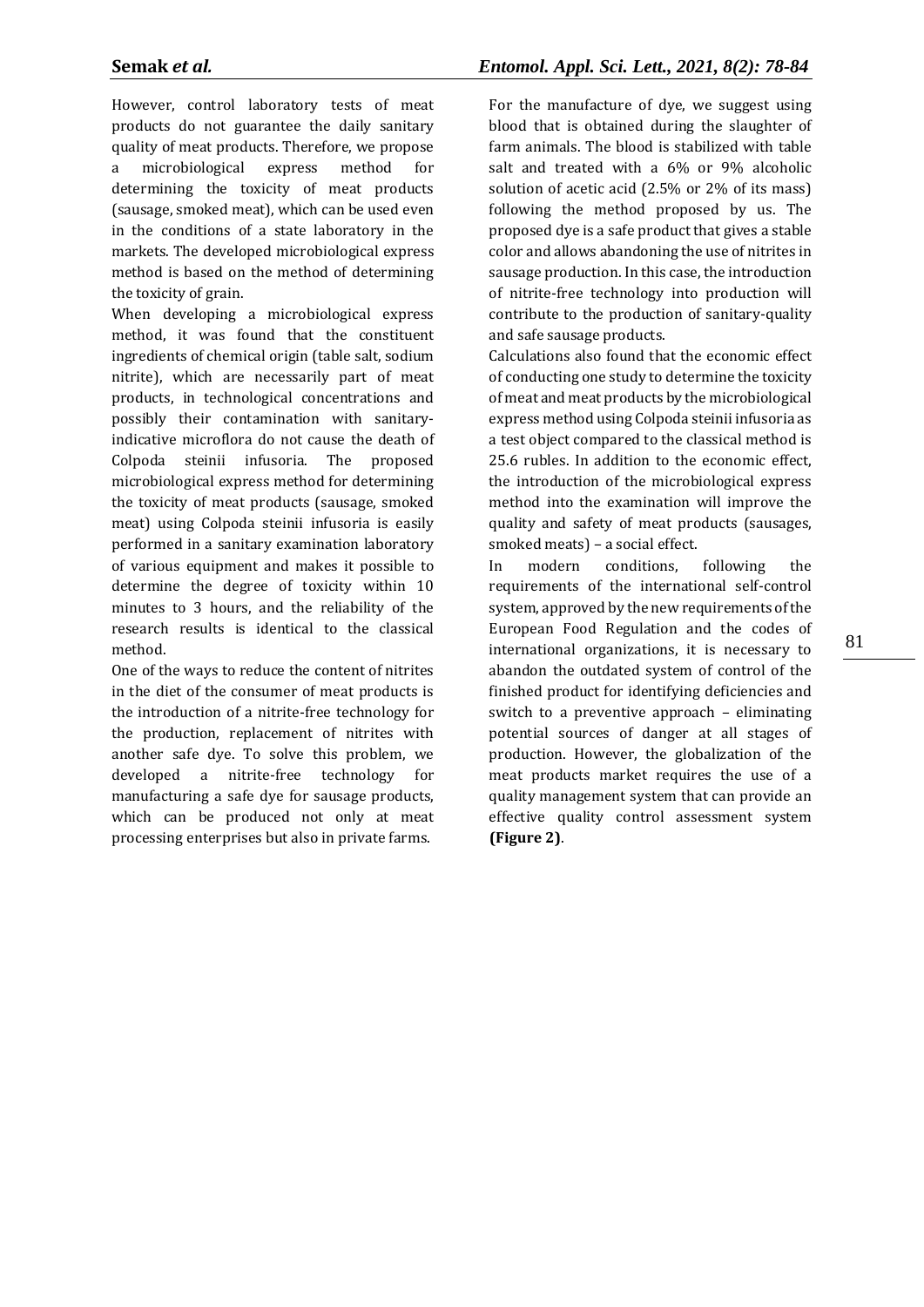

**Figure 2.** Organizational scheme of quality control of meat products in modern conditions

Each meat processing enterprise shall adapt the technology of meat processing to international requirements. To do this, we propose to form critical points of sanitary control during the production of meat and meat products, where there is a high probability of contamination of products with microorganisms, chemical compositions, physical and mechanical factors.

In this case, the quality and safety control of meat products shall begin from the farm when preparing animals for shipment to a meat processing enterprise – this is the first critical point of sanitary control at which control is carried out following the current sanitary rules.

The second, third, and fourth critical points of sanitary control are carried out in the conditions of a meat processing enterprise following the requirements of the current rules. When conducting sanitary control according to a generally recognized method, we suggest that the admission of animals to a meat processing enterprise should be carried out according to the quantity and quality of meat, and it is mandatory to selectively examine meat and offal for toxicity using a biological express method with Colpoda steinii infusoria after conducting a post-slaughter sanitary examination of carcasses and organs.

When researching in a technological workshop, that is, finished products (meat products) – the fourth critical point of sanitary control, it is imperative to conduct toxicity studies using the biological express method according to generally accepted methods, following the requirements of the current rules and technological instructions. In the manufacture of sausages, it is also necessary to abandon the use of nitrites and use the ecologically safe dye we proposed.

The reliability of the presented approaches is confirmed by the fact that meat products (sausages and smoked meats) that are manufactured by meat processing enterprises and individual business entities and are sold do not always meet sanitary requirements and can be a source of food infections, toxicosis, and other food diseases [12-14].

Therewith, the proposed microbiological express method for determining the toxicity of meat products should be included in the methodology for the use of Colpoda steinii culture for toxicological studies of meat and meat products from animals and poultry, approved by state authorities. Also, the state bodies of the Russian Federation need to approve a nitrite-free technology for making sausages using the dye developed by us.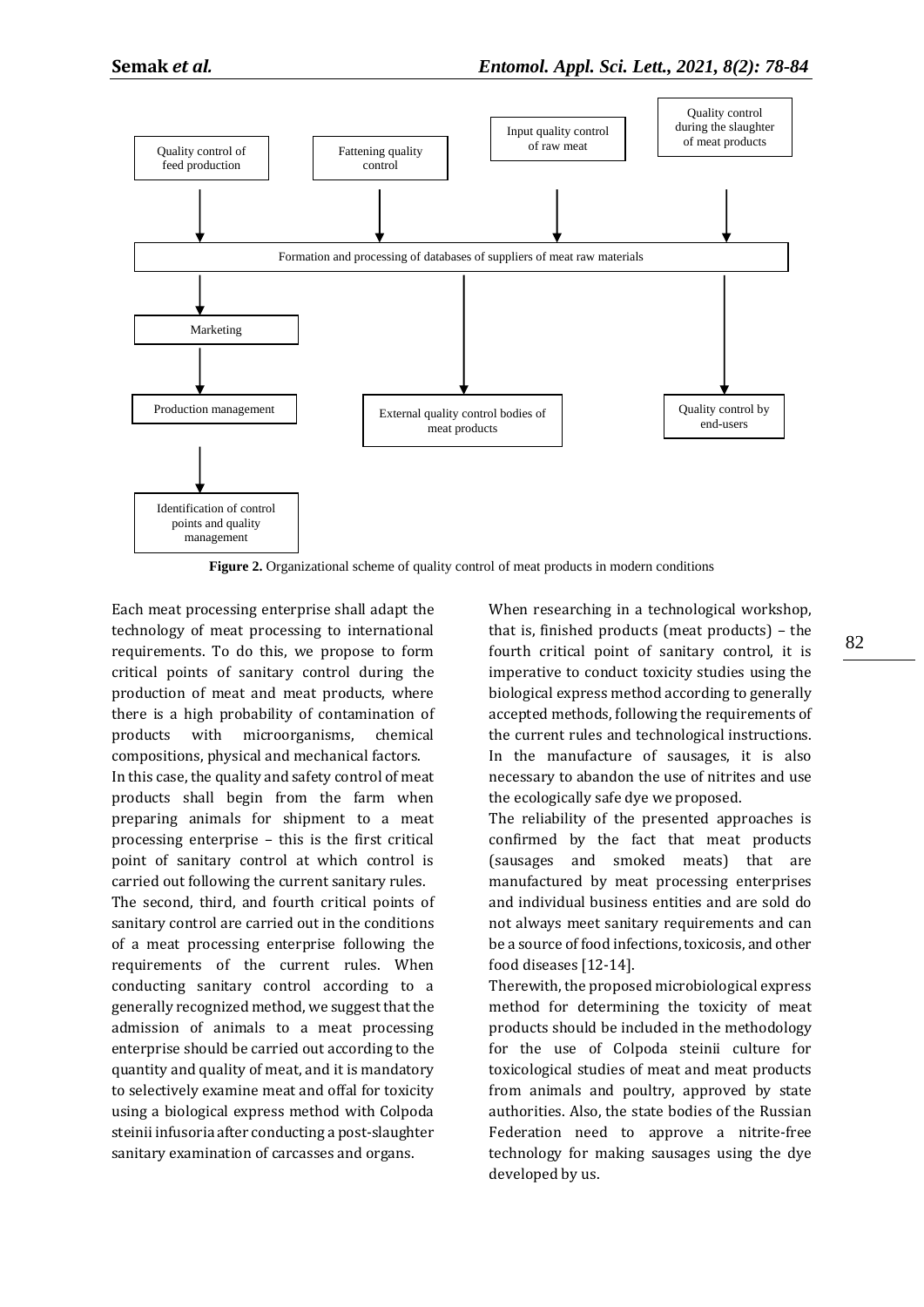The Veterinary Department of the Ministry of Agriculture of the Russian Federation is proposed to use the methodology developed by us for determining the quality and safety of meat products as a sample when developing sanitary rules within the framework of self-control of the quality and safety of meat products following the requirements of the current sanitary rules for meat processing enterprises.

If meat products are stored before sale, it is necessary to create appropriate conditions that would comply with the current rules of sanitary examination. Before shipping, stored meat products must be examined for toxicity – the fifth point of sanitary control. Meat products coming for sale must be examined in a certified laboratory following the requirements of the current regulations.

In doubtful cases, when conducting organoleptic studies of meat products, we suggest testing for toxicity using the biological express method. Carrying out quality and safety control of meat products according to the methodology developed by us will allow producing meat products that do not have risks regarding the health of the consumer and removing this type of product from the category of dangerous.

### **CONCLUSION**

Summing up, the sanitary quality and safety of meat products depend on many factors, including the place of manufacture, the time of year, the capacity of the meat processing enterprise. The main one is the sanitary condition of the equipment, inventory of the meat processing enterprise that manufactures products, as well as raw materials. It has been proved that high-quality meat products in sanitary terms are produced at large meat processing enterprises, less high-quality ones are produced by individual entrepreneurs and in most cases, low-quality ones are produced at low-tonnage meat processing enterprises.

Not all meat products meet the sanitary requirements for the content of nitrites. To a greater extent, the norms of nitrite content are observed at large meat processing enterprises, much less – at small enterprises and individual business entities. In addition, the microbiological express method for determining the toxicity of meat products using Colpoda steinii infusoria is identical to the classical method in terms of the

reliability of the results obtained, corresponds to the production conditions of certified laboratories, and makes it possible to quickly determine the degree of toxicity of the product under study.

To improve the quality and safety of meat products, it was proposed to use a dye that is made from the blood of slaughtered animals by stabilizing it with table salt and treating it with an alcoholic solution of acetic acid, which gives the sausages a stable lasting color. The introduction of a microbiological express method for determining the toxicity of meat products into the work of certified laboratories, in addition to the social effect, contributes to obtaining an economic effect, compared with the classical method.

In addition, the quality and safety control of meat products according to the proposed system using critical points of sanitary control from the procurement of raw materials, processing into meat products, storage, and sale will contribute to the production of high-quality meat products that do not have risks to the health of the consumer and remove this type of product from the category of dangerous.

**ACKNOWLEDGMENTS:** None

**CONFLICT OF INTEREST:** None

**FINANCIAL SUPPORT:** None

### **ETHICS STATEMENT:** None

### **REFERENCES**

- 1. Hanawi SA, Saat NZ, Zulkafly M, Hazlenah H, Taibukahn NH, Yoganathan D, et al. Impact of a Healthy Lifestyle on the Psychological Wellbeing of University Students. Int J Pharm Res Allied Sci. 2020;9(2):1-7.
- 2. Ren-Zhang L, Chee-Lan L, Hui-Yin Y. The awareness and perception on Antimicrobial Stewardship among healthcare professionals in a tertiary teaching hospital Malaysia. Arch Pharm Pract. 2020;11(2):50-9.
- 3. Bychkova TK, Garganchuk AA. Digital technologies in veterinary and sanitary examination. Digital technologies are the basis of modern development of the agro. Ind Complex. 2020:195-8.